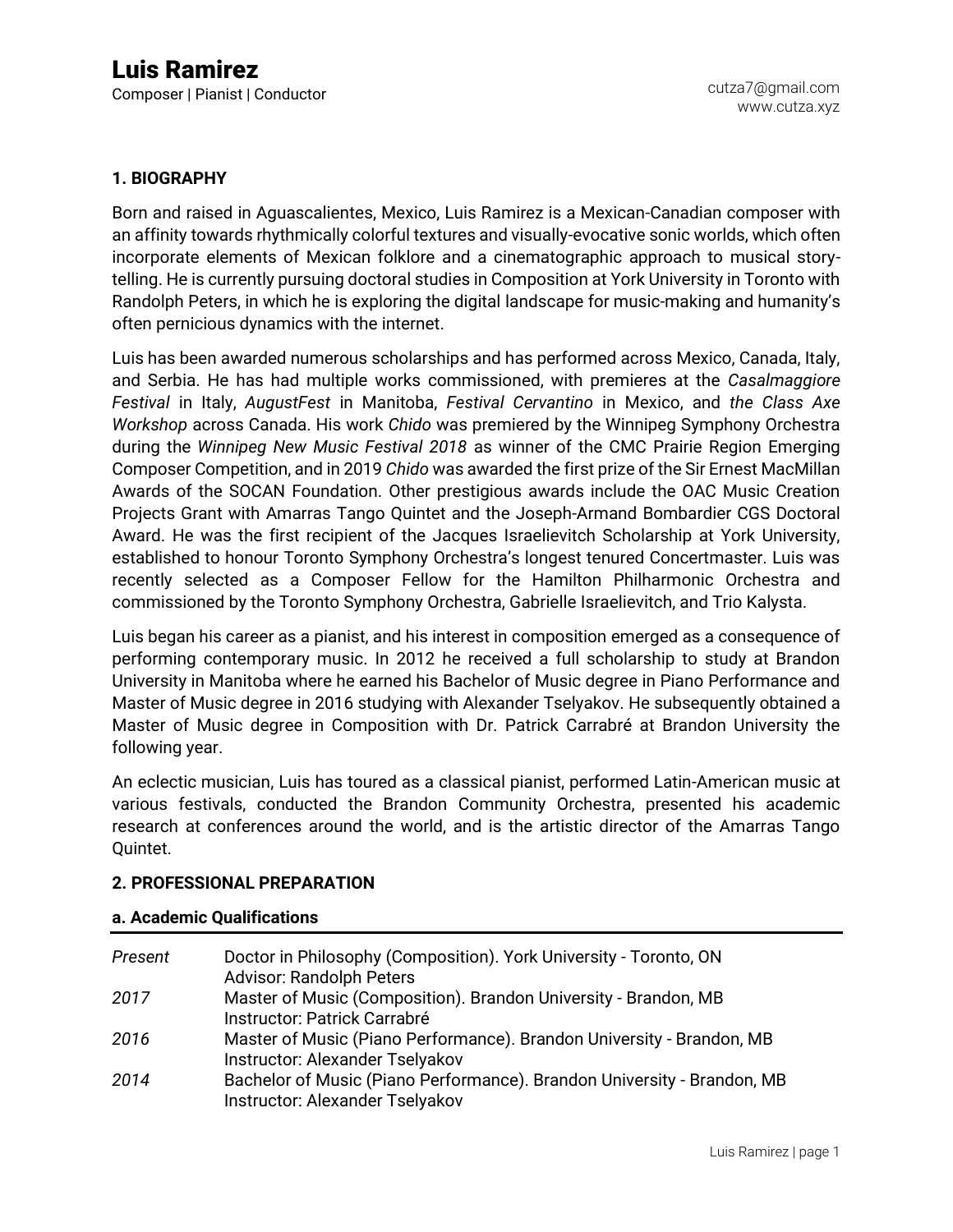Composer | Pianist | Conductor

## **b. Professional Development**

| 2020 | Selected as winner of the HPO Composer Fellowship Program. Hamilton, ON  |
|------|--------------------------------------------------------------------------|
| 2019 | Duo526 Summer Intensive Sonata Seminar. Brandon, MB                      |
| 2018 | CMC Class Axe Guitar Workshop. Toronto, ON                               |
|      | Winnipeg Symphony Orchestra Composers Institute. Winnipeg, MB            |
| 2017 | Winnipeg Symphony Orchestra Composers Institute. Winnipeg, MB            |
| 2016 | Tuckamore Chamber Music Festival. St. John's, NL                         |
|      | International Keyboard Institute and Festival. New York, US              |
|      | Centric Music Festival. Lethbridge, AB                                   |
| 2015 | Centric Music Festival. Lethbridge, AB                                   |
| 2014 | Casalmaggiore International Chamber Music Festival. Casalmaggiore, Italy |
|      | World Piano Conference for Teachers Association. Novi Sad, Serbia        |
|      | Centric Music Festival. Lethbridge, AB                                   |

### **c. Honours**

| <b>Social Sciences and Humanities Research Council (SSHRC)</b>                               |
|----------------------------------------------------------------------------------------------|
| Winner of the Joseph-Armand Bombardier CGS Doctoral Scholarship                              |
| <b>Ontario Arts Council</b>                                                                  |
| Recipient of the Music Creation Projects Grant with Amarras Tango Quintet                    |
| <b>SOCAN Foundation</b>                                                                      |
| 1 <sup>st</sup> prize of the Sir Ernest MacMillan Award for Chido, for symphony orchestra    |
| <b>Canadian Music Centre Prairie Region Emerging Composers Competition</b>                   |
| Winner and premiere of Chido with the Winnipeg Symphony Orchestra                            |
| <b>York University Graduate Studies</b>                                                      |
| Jacques Israelievitch Scholarship in Interdisciplinary Arts                                  |
| The Susan Crocker and John Hunkin Graduate Scholarship in the Fine Arts                      |
| <b>Brandon University Graduate Studies</b>                                                   |
| Brandon University Gold Medal in the Master of Music (Composition) for Highest<br><b>GPA</b> |
| President's International Music Scholarship                                                  |
| <b>Third International Composition Competition Nuestra América</b>                           |
| First Mention award; premiere and recording of string quartet $\zeta$ Viva? by the José      |
| <b>White String Quartet</b>                                                                  |
| <b>Brandon University Undergraduate Studies</b>                                              |
| Brandon University International Undergraduate Student Scholarships                          |
| President's International Music Scholarship                                                  |
| Inducted into President's Honour Society                                                     |
| President's International Music Scholarship                                                  |
| National Endowment for the Arts and Culture (FONCA), Mexico                                  |
| Bursary for Studies in A Foreign Country                                                     |
|                                                                                              |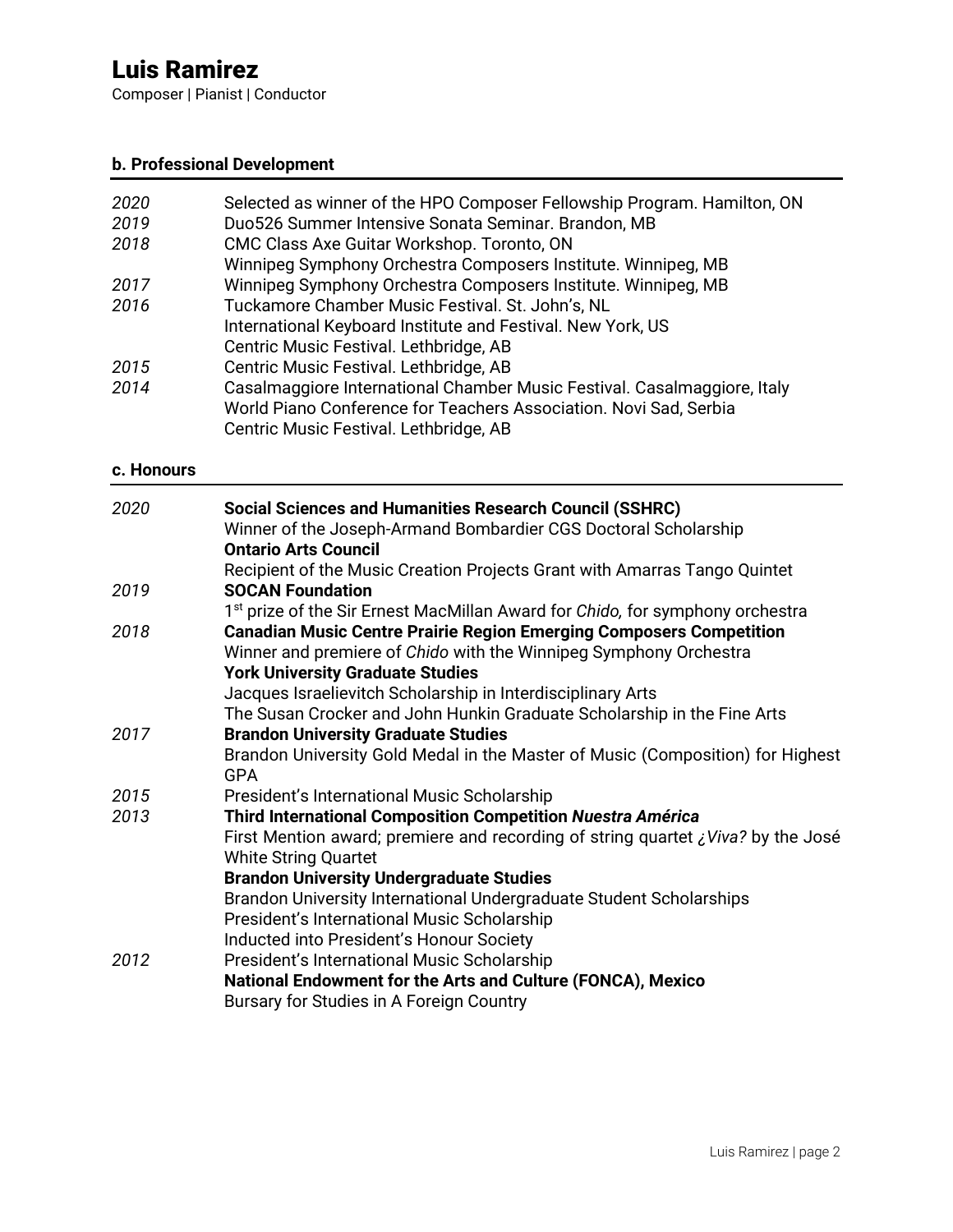Composer | Pianist | Conductor

## **3. LIST OF WORKS**

## **a. Chamber**

| 10/2019-<br>11-2021 | Tangos for violin, violoncello, bandoneon, piano, and bass<br>- Infierno (4')<br>- Espera (4')<br>- Choque (4')<br>$- Asilo (4')$<br>- Astenia (4')<br>- Malicia (4')<br>- Insidia (4')<br>- Éxodo (4')<br>- Zozobra (4')<br>Commissioned by Amarras Tango as recipient of the Music Creation Projects<br>Grant by the Ontario Arts Council. Toronto, ON.                                                                                                                                                                                            |
|---------------------|------------------------------------------------------------------------------------------------------------------------------------------------------------------------------------------------------------------------------------------------------------------------------------------------------------------------------------------------------------------------------------------------------------------------------------------------------------------------------------------------------------------------------------------------------|
| 06/2021             | - Koatl, for small orchestra (8')<br>Commissioned by the Hamilton Philharmonic Orchestra as a Composer Fellow,<br>sponsored by the RBC Emerging Artists Project. Hamilton, ON.                                                                                                                                                                                                                                                                                                                                                                       |
| 08/2019             | - Azure, for viola and piano (21')<br>Commissioned by David Wilson for AugustFest 2019. Premiered by Greg Hay and<br>Donna Laube, Brandon, MB.                                                                                                                                                                                                                                                                                                                                                                                                       |
| 04/2017             | - Reflections of the Internet, Final Composition Recital<br>1. The Internet, for soprano and piano (3'40")<br>2. Adagio detestabile, for piano and video (5'10")<br>3. Infoxication, for piano and phone (4'20")<br>4. My first Vlog, for basset horn and audio (6'35")<br>5. Coquette, for cello and piano (7'20")<br>6. Amigos, for violin, cello, and piano (10')<br>7. kthxbye, for soprano and piano (4')<br>Premiered by Jaimie Rose, Catherine Seeley, Alexandra Harrington, Alanna Hunter,<br>Josías Sánchez, and Luis Ramirez. Brandon, MB. |
| 06/2015             | Homage a Neil Degrasse Tyson, for piano four hands and video (7')<br>Premiered by Jesse Plessis and Luis Ramirez at Centric Festival, Lethbridge, AB.                                                                                                                                                                                                                                                                                                                                                                                                |
| 08/2014             | - Three Paraprosdokians, for clarinet, violin, cello, piano<br>1. Jamais Vu (3'20)<br>2. Sock (9')<br>3. Colorshift (8')<br>Commissioned by David Wilson for AugustFest, Brandon, MB. Premiered by Gillian<br>Carrabré, Ariel Carrabré, Chris Byman, and Luis Ramirez.                                                                                                                                                                                                                                                                               |
| 08/2013             | <u>-¿Viva?, for string quartet</u> (10'11")<br>Premiered by the José White String Quartet as winner in the Third International<br>Composition Competition Nuestra América.<br>Recorded in 2017 and distributed in their album Nuestra América 2013-2014.                                                                                                                                                                                                                                                                                             |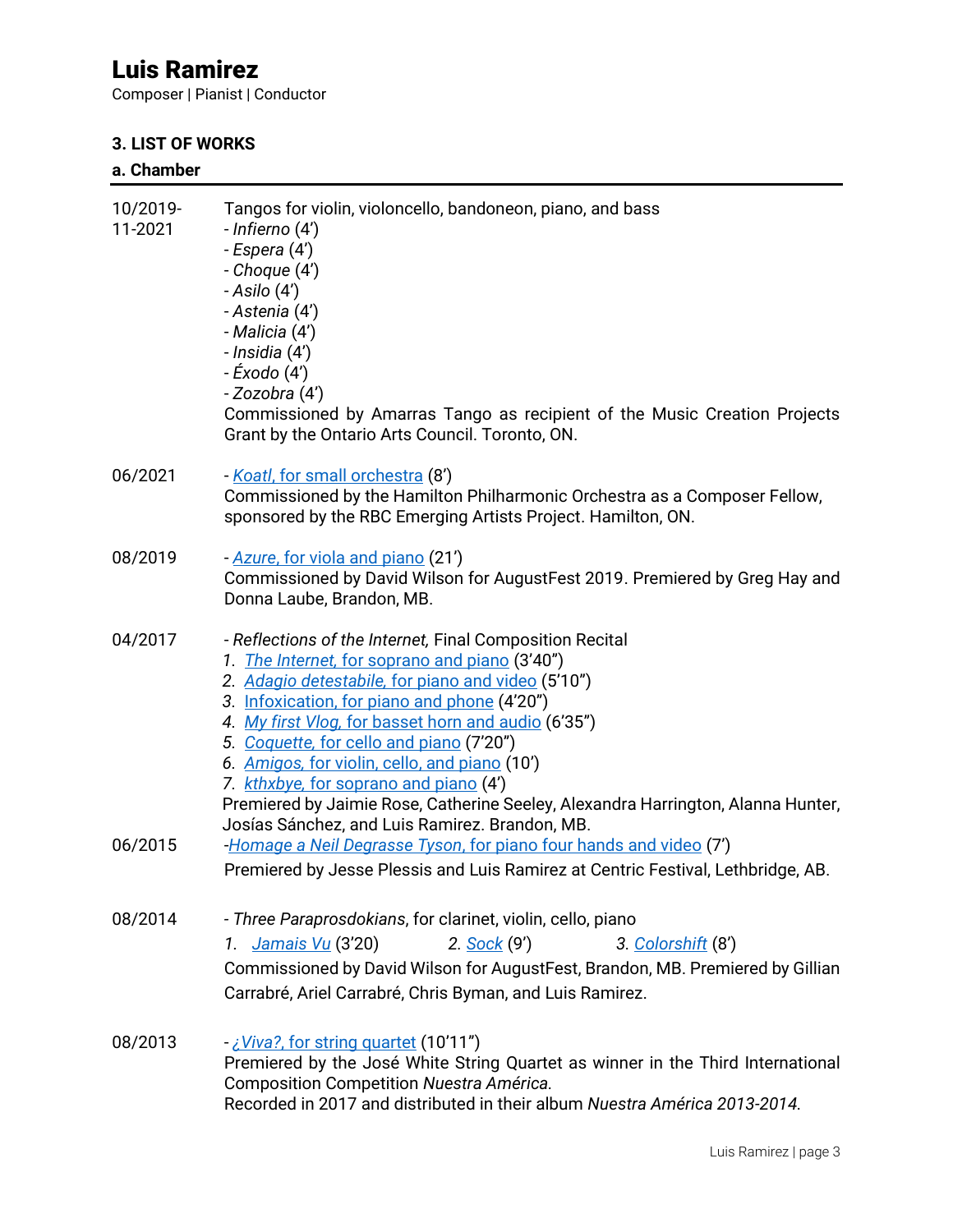Composer | Pianist | Conductor

### 04/2013 *- Balaboo,* [for piano four hands](https://youtu.be/B1eBKmcG6dQ) (4'40") Premiered by Jesse Plessis and Luis Ramirez, Brandon, MB. Performed during Casalmaggiore Festival with Madeline Hildebrand and Luis Ramirez.

#### **b. Ensemble**

| 04/2018            | - The Threshold of Sleep, for symphony orchestra (7')<br>Premiered by the Brandon Community Orchestra, Brandon, MB.                                                                                                              |
|--------------------|----------------------------------------------------------------------------------------------------------------------------------------------------------------------------------------------------------------------------------|
| 01/2018            | - Chido, for symphony orchestra (5')<br>Premiered by the Winnipeg Symphony Orchestra during Winnipeg Symphony<br>Orchestra New Music Festival 2018, as winner of the CMC Prairie Region Emerging<br><b>Composer Competition.</b> |
| 08/2017            | -Symphonic Speedrun, for concert band (8'30")<br>Premiered by the Brandon University Symphonic Band, Brandon, MB.                                                                                                                |
| 02/2017<br>c. Solo | - <i>The endling, for two cellos, soprano sax, melodica, piano, and audio</i> (6'30")<br>Premiered by the Brandon University New Music Ensemble during the Winnipeg<br>New Music Festival.                                       |
|                    |                                                                                                                                                                                                                                  |
| 04/2019            | - Singularity, for guitar and audio (6'40")<br>Composed as participant of CMC Class Axe 2019. Premiered by Daniel Ramjattan<br>in Toronto, by An-Laurence Higgins in Montréal, and by Craig Visser in Ottawa.                    |
| 05/2018            | - My First Vlog, arranged for violoncello and video (6'35")<br>Premiered by Alanna Hunter, Brandon, MB.                                                                                                                          |
| 07/2014            | - <i>First Steps, for piano</i> (4'40")<br>Premiered by Luis Ramirez during the Casalmaggiore Festival in Italy.                                                                                                                 |

#### **4. PROFESSIONAL EXPERIENCE**

#### **a. Composer**

| 2019 | <b>Premiere</b> of Azure for viola and piano, commissioned by David Wilson for the<br>AugustFest, Brandon, MB                                                                                                                                                                     |
|------|-----------------------------------------------------------------------------------------------------------------------------------------------------------------------------------------------------------------------------------------------------------------------------------|
|      | <b>Premiere</b> of <i>Singularity</i> for guitar and audio as participant of the CMC Class Axe<br>2019, Toronto, ON                                                                                                                                                               |
| 2018 | Music producer and director for the Bell MTS five short documentaries, In the<br>Archives, directed by Tom Mitchell<br><b>Premiere</b> of <i>Chido</i> as winner of the CMC Prairie Region Emerging Composer<br>Competition, with the Winnipeg Symphony Orchestra during the WNMF |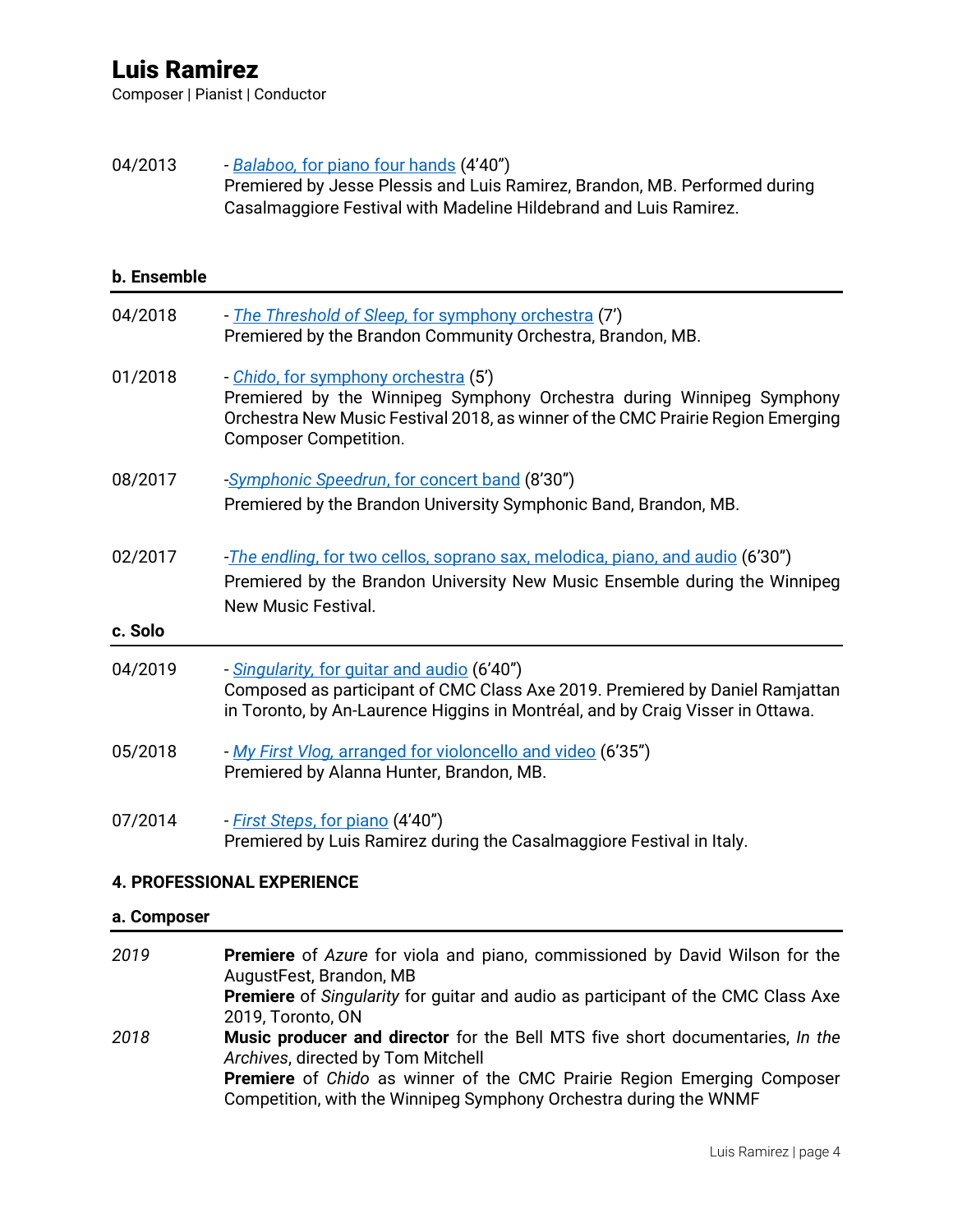Composer | Pianist | Conductor

| 2017      | <b>Premieres</b> of The Internet, Adagio detestabile, Infoxication, My First Vlog, Coquette,<br>Amigos, and kthxbye during final graduation recital, Brandon, MB<br>Recording of ¿Viva? in the Album Nuestra América 2013-2014 by string quartet<br>"Cuarteto José White" as winner in the composition competition Nuestra América |
|-----------|------------------------------------------------------------------------------------------------------------------------------------------------------------------------------------------------------------------------------------------------------------------------------------------------------------------------------------|
| 2014-2016 | Guest artist/Composer for the Centric Festival in Lethbridge, AB. Eight concerts<br>performing as a soloist, in chamber music, and as composer                                                                                                                                                                                     |
| 2014      | Premiere of Three Paraprosdokians, for clarinet, violin, cello, and piano,<br>commissioned by David Wilson for the AugustFest, Brandon, MB                                                                                                                                                                                         |
|           | <b>Premiere</b> of <i>First Steps</i> , in Casalmaggiore, Italy, during the Contemporary<br>International Music Exchange (CIME) at the Casalmaggiore Festival                                                                                                                                                                      |

#### **b. Performer**

| 2019<br>2016 | Member of professional Tango Quintet Amarras, Toronto, ON<br>Piano solo recitals in Brandon, Winnipeg, Gimli, Saskatoon, and Rosetown as<br>winner of MRMTA's Young Artists Tour Competition<br>Performer during the Virtuosi Concert Series in Winnipeg, as part of their Young<br>Artists Program |
|--------------|-----------------------------------------------------------------------------------------------------------------------------------------------------------------------------------------------------------------------------------------------------------------------------------------------------|
| 2014         | Soloist with the Brandon University Orchestra as winner of the Brandon University<br>Concerto Competition. Brandon, MB<br>Performer in several recitals during the International Casalmaggiore Music<br>Festival. Casalmaggiore, Italy                                                              |
|              | Lecturer/Performer on Prokofiev's music, as member of the World Piano Teacher's<br>Association during the World Piano Conference. Novi Sad, Serbia                                                                                                                                                  |
| 2013         | Performer of Mexican contemporary music for piano in recital collaborating with<br>the Center for Research and Musical Studies (CIEM) in Mexico. Brandon, MB                                                                                                                                        |
| 2012         | Soloist with the Autonomous University of Aguascalientes Orchestra as winner of<br>the concerto competition. Aguascalientes, Mexico                                                                                                                                                                 |
| c. Conductor |                                                                                                                                                                                                                                                                                                     |
| 2019         | <b>Conductor</b> of the York University Wind Symphony during the final concert of the<br>semester. Toronto, ON                                                                                                                                                                                      |
| 2018         | <b>Conductor</b> of the Brandon Community Orchestra during the final concert of the<br>season, including two world premieres in the program. Brandon, MB                                                                                                                                            |
| 2015         | <b>Conductor</b> of the Brandon University New Music Ensemble during the Brandon<br>New Music Festival. Brandon, MB                                                                                                                                                                                 |

## **5. WORK EXPERIENCE**

## **Positions**

|           | 2020-Present Graduate Teaching Assistant and Research Assistant            |
|-----------|----------------------------------------------------------------------------|
|           | Technical support for online Orchestra, Wind Symphony, and Digital Music I |
| 2019-2020 | <b>Graduate Teaching Assistant and Research Assistant</b>                  |
|           | Assistant conductor for York University's Wind Ensemble and Wind Symphony  |